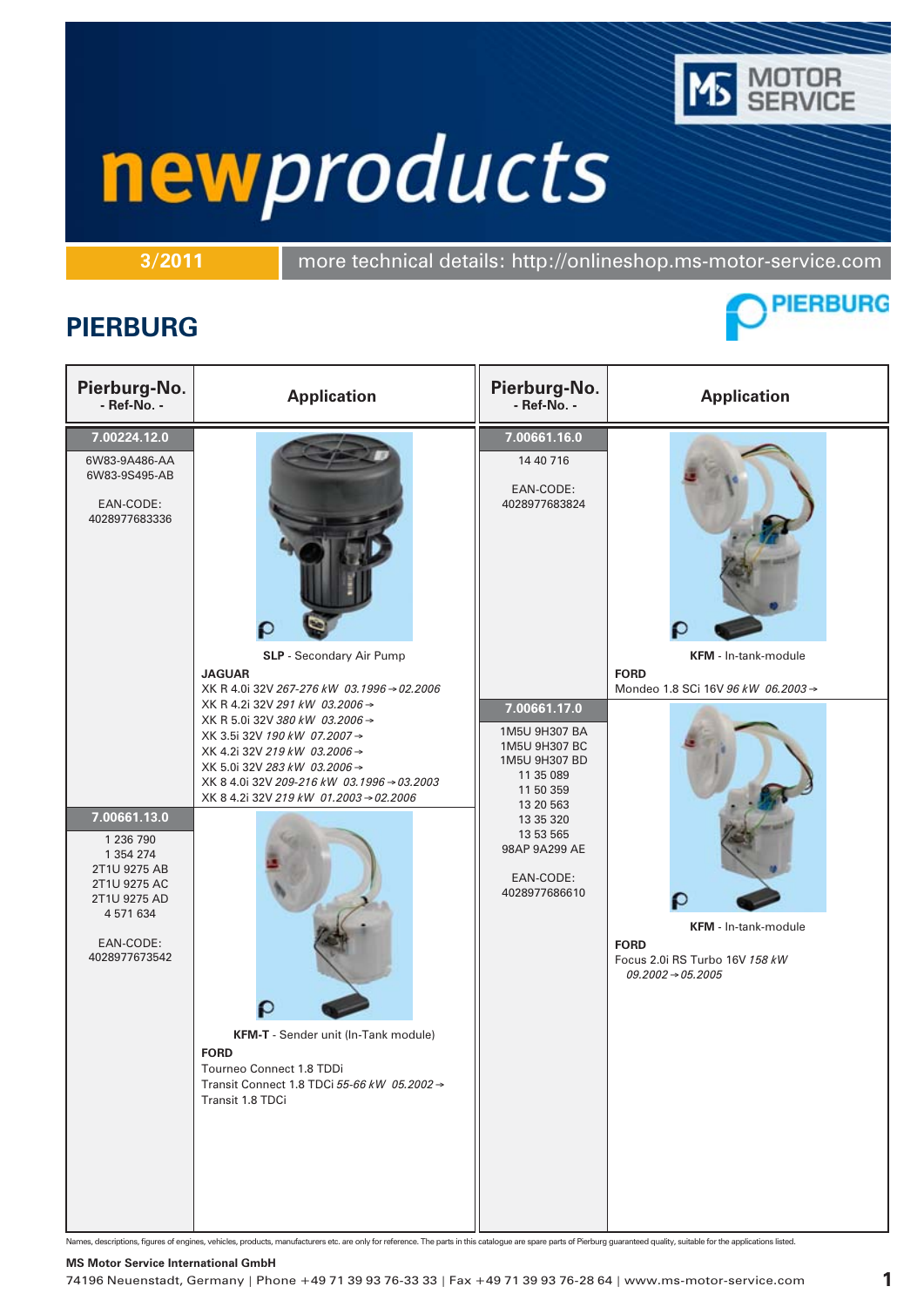## **TOR<br>RVICE** newproducts

**3/2011** more technical details: http://onlineshop.ms-motor-service.com

### **PIERBURG**



| Pierburg-No.<br>- Ref-No. -                                                                                        | <b>Application</b>                                                                                                                                                                                                                                                                                                                                                                                                                                                                                                                                                                                                                                                                                           | Pierburg-No.<br>- Ref-No. -                                 | <b>Application</b>                                                                                                                                                                                                                                                                                                                                                                                                                                                                                                                                                                                                                                                                                                                                                                                                                                                                                                                                                                                                                                           |
|--------------------------------------------------------------------------------------------------------------------|--------------------------------------------------------------------------------------------------------------------------------------------------------------------------------------------------------------------------------------------------------------------------------------------------------------------------------------------------------------------------------------------------------------------------------------------------------------------------------------------------------------------------------------------------------------------------------------------------------------------------------------------------------------------------------------------------------------|-------------------------------------------------------------|--------------------------------------------------------------------------------------------------------------------------------------------------------------------------------------------------------------------------------------------------------------------------------------------------------------------------------------------------------------------------------------------------------------------------------------------------------------------------------------------------------------------------------------------------------------------------------------------------------------------------------------------------------------------------------------------------------------------------------------------------------------------------------------------------------------------------------------------------------------------------------------------------------------------------------------------------------------------------------------------------------------------------------------------------------------|
| 7.00806.18.0<br>58 25 257<br>8 25 265<br>97376266<br>98105210<br>EAN-CODE:<br>4028977652851                        | ρ<br><b>SK</b> - Control Flap<br><b>OPEL</b><br>Astra H 1.7 CDTI 16V 81-92 kW 2007 →<br>Astra J 1.7 CDTi 16V 81-92 kW 11.2009 →                                                                                                                                                                                                                                                                                                                                                                                                                                                                                                                                                                              |                                                             | E 350 CDI (207) 155 kW<br>E 350 CDI (212) 155 kW 09.2009 →<br>G 320 CDI (463) 165 kW 09.2006 →<br>GL 320 CDI (164) 155 kW 07.2008 →<br>GL 320 CDI (463) 140 kW 03.2006 →<br>GL 350 CDI Bluetec (164) 155 kW 07.2008 →<br>GLK 320 CDI 165 kW 04.2009 $\rightarrow$<br>GLK 350 CDI 170 kW<br>ML 280 CDI (164) 140 kW 09.2005 →<br>ML 300 CDI (164) 155 kW<br>ML 320 CDI (164) 140-155 kW 08.2005 →<br>ML 350 CDI Bluetec (164) 155 kW<br>ML 350 CDI (164) 155 kW<br>R 280 CDI (251) 140-155 kW 04.2006 →<br>R 320 CDI Bluetec (251) 155 kW 07.2008 →<br>R 320 CDI (251) 140 kW 02.2006 →<br>S 320 CDI (221) 173 kW 02.2006 →<br>etc.                                                                                                                                                                                                                                                                                                                                                                                                                           |
|                                                                                                                    | Corsa D 1.7 CDTI 16V 92 kW 11.2006 →<br>Meriva A 1.7 CDTI 16V 74-92 kW 2007 →<br>Zafira B 1.7 CDTi 16V 81-92 kW 02.2008 →<br><b>VAUXHALL</b><br>Astra Mk V 1.7 CDTI 16V 81-92 kW 09.2008 →<br>Meriva 1.7 CDTI 16V 74-92 kW 2003 →<br>Zafira Mk II 1.7 CDTI 16V 81-92 kW 02.2008 →                                                                                                                                                                                                                                                                                                                                                                                                                            | 7.01268.03.0<br>51.08150.0029<br>EAN-CODE:<br>4028977685002 |                                                                                                                                                                                                                                                                                                                                                                                                                                                                                                                                                                                                                                                                                                                                                                                                                                                                                                                                                                                                                                                              |
| 7.01132.12.0<br>A 642 150 05 94<br>A 642 150 06 94<br>642 150 05 94<br>642 150 06 94<br>EAN-CODE:<br>4028977687457 | <b>SRM-D</b> - Swirl flap actuator<br><b>CHRYSLER</b><br>300 C 3.0 CRD 24V 160 kW 10.2005 →<br><b>MERCEDES-BENZ</b><br>C 320 CDI (203) 160 kW 09.2004 $\rightarrow$ 08.2007<br>C 320 CDI (204) 165 kW 06.2007 $\rightarrow$<br>C 350 CDI BlueEfficiency (204) 170 kW<br>C 350 CDI (204) 170 kW<br>CLK 320 CDI (204) 165 kW 05.2005 $\rightarrow$ 10.2009<br>CLK 320 CDI (209) 160 kW 05.2005 → 10.2009<br>CLS 320 CDI (219) 155 kW 05.2005 →<br>E 280 CDI (211) 155-165 kW 04.2005 → 12.2009<br>E 300 BLUETEC (211) 155 kW 12.2007 → 12.2009<br>E 300 CDI Blue Efficiency (207) 155 kW<br>E 300 CDI (212) 155 kW<br>E 320 CDI (211) 155-165 kW 04.2005 → 12.2009<br>E 350 CDI Bluetec (212) 155 kW 03.2009 → |                                                             | <b>AGR</b> - EGR Valve<br><b>MAN</b><br>Engine 176-397 kW 08.1999 $\rightarrow$<br>Lion's City 191-213 kW<br>Lion 's Coach 294-324 kW 2006 →<br>Lion 's Regio 228-265 kW 08.1999 →<br>Series NG 263 191 kW 01.2001 →<br>Series NG 273 190 kW 09.2007 →<br>Series NG 313 228 kW 01.2001 →<br>Series NG 333 265 kW 01.2001 →<br>Series NG 363 265 kW 01.2001 →<br>Series NL 243 176 kW 01.2002 →<br>Series NL 263 191 kW 07.1998 →<br>Series NL 273 190 kW 09.2005 →<br>Series NL 283 206 kW 01.2002 $\rightarrow$<br>Series NL 313 228 kW 01,2001 →<br>Series NL 313 (EEV) 235 kW 09.2009 →<br>Series NL 363 265 kW 01.2001 →<br>Series NL 363 (EEV) 265 kW 09.2009 →<br>Series NUE 263 191 kW 01.2001 →<br>Series NUE 313 228 kW 02.1998 →<br>Series NUE 363 265 kW 01.2001 $\rightarrow$<br>Series RH 403 301 kW 09.1998 $\rightarrow$<br>Series SG 263 191-228 kW 06.2003 $\rightarrow$<br>Series SG 313 228 kW 06.2004 →<br>Series SUE 313 228 kW 06.2004 →<br>Series SUE 363 265 kW 06.2004 $\rightarrow$<br>Series SUE 383 265 kW 06.2004 $\rightarrow$ |

Names, descriptions, figures of engines, vehicles, products, manufacturers etc. are only for reference. The parts in this catalogue are spare parts of Pierburg guaranteed quality, suitable for the applications listed.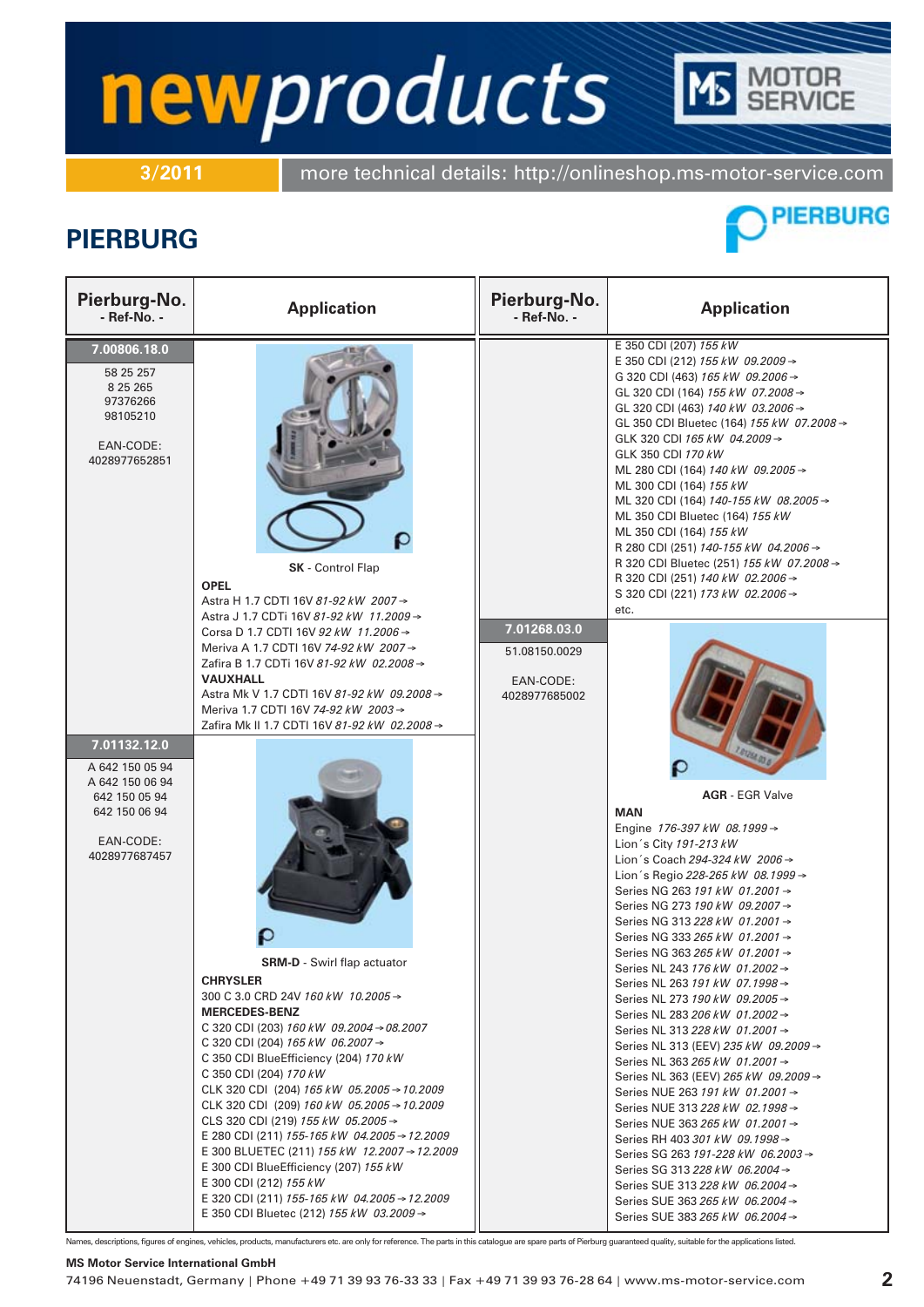**3/2011** more technical details: http://onlineshop.ms-motor-service.com

### **PIERBURG**



ITOR<br>RVICE

| Pierburg-No.<br>- Ref-No. -                                                                                                                     | <b>Application</b>                                                                                                                                                                                                                                                                                                                                                                                                                                                                                                                                                                                                       | Pierburg-No.<br>- Ref-No. -                                                                                                                        | <b>Application</b>                                                                                                                                                                                                                                                                                                                                                                                                                                                                                                                                                                                                                                                                                                                                                                                                                                                                                                                                                                                                                                                                                                                                                                                                                                                                                                                                        |
|-------------------------------------------------------------------------------------------------------------------------------------------------|--------------------------------------------------------------------------------------------------------------------------------------------------------------------------------------------------------------------------------------------------------------------------------------------------------------------------------------------------------------------------------------------------------------------------------------------------------------------------------------------------------------------------------------------------------------------------------------------------------------------------|----------------------------------------------------------------------------------------------------------------------------------------------------|-----------------------------------------------------------------------------------------------------------------------------------------------------------------------------------------------------------------------------------------------------------------------------------------------------------------------------------------------------------------------------------------------------------------------------------------------------------------------------------------------------------------------------------------------------------------------------------------------------------------------------------------------------------------------------------------------------------------------------------------------------------------------------------------------------------------------------------------------------------------------------------------------------------------------------------------------------------------------------------------------------------------------------------------------------------------------------------------------------------------------------------------------------------------------------------------------------------------------------------------------------------------------------------------------------------------------------------------------------------|
| 7.01816.07.0<br>55564164<br>8 25 6 11<br>EAN-CODE:<br>4028977687150<br>7.02701.18.0<br>25060-JD50A<br>25060-JD50B<br>EAN-CODE:<br>4028977670978 | Series TGA 18.310 228-235 kW 03.2004 →<br>Series TGA 18.320 228-235 kW 05.2004 →<br>Series TGA 18.350 257-265 kW 05.2004 →<br>Series TGA 18.360 257-265 kW 05.2004 →<br>etc.<br>SK - Control Flap<br><b>OPEL</b><br>Astra J 2.0 CDTi 16V 118 kW 11.2009 →<br>Insignia 2.0 CDTI 16V 81-140 kW 11.2008 →<br><b>SAAB</b><br>9-5 II 2.0 TiD 16V 118 kW 09.2010 →<br><b>VAUXHALL</b><br>Astra Mk VI 2.0 CDTi 16V 118 kW 11.2009 →<br>Insignia 2.0 CDTI 16V 81-140 kW 11.2008 →<br><b>KFM-T</b> - Sender unit (In-Tank module)<br><b>NISSAN</b><br>Dualis 2.0 dCi 16V 110 kW 04.2007 →<br>Qashqai 2.0 dCi 16V 110 kW 04.2007 → | 7.02701.32.0<br>A 203 470 30 41<br>203 470 30 41<br>EAN-CODE:<br>4028977683176<br>7.02701.44.0<br>1525 HY<br>1525.HY<br>EAN-CODE:<br>4028977688775 | KFM-T - Sender unit (In-Tank module)<br><b>MERCEDES-BENZ</b><br>C 180 Kompressor (203) (IT USA) 105 kW<br>$09.2002 \rightarrow 08.2007$<br>C 180 (203) ( $\vert$ <sup>1</sup> USA) 95 kW 01.2001 $\rightarrow$ 08.2002<br>C 200 CGI Kompressor (203) (VI USA) 125 kW<br>$04.2003 \rightarrow 08.2004$<br>C 200 Kompressor (203) (IT USA) 120 kW<br>$05.2000 \rightarrow 02.2008$<br>C 230 Kompressor (203) ( USA) 145 kW<br>$01.2001 \rightarrow 01.2004$<br>C 230 1.8 Kompressor (203) ( N , USA) 141 kW<br>$02.2004 \rightarrow 05.2005$<br>C 230 (203) ( $\parallel$ <sup>1</sup> USA) 150 kW 06.2005 $\rightarrow$ 02.2008<br>C 240 (203) (II, USA) 125-130 kW<br>$05.2000 \rightarrow 06.2005$<br>C 320 (203) ( $\parallel$ USA) 160 kW 05.2000 $\rightarrow$ 06.2005<br>CLC 180 Kompressor (203) (VI USA) 105-120 kW<br>$03.2008 \rightarrow$<br><b>KFM</b> - In-tank-module<br><b>CITROEN</b><br>Berlingo 1.1i 40-44 kW 07.1996 → 11.2002<br>Berlingo 1.4 51 kW 10.1996 → 11.2002<br>Berlingo 1.4i 54-55 kW 07.1996 $\rightarrow$ 11.2002<br>Berlingo 1.6i 16V 80 kW 06.2000 →<br>Berlingo 1.8i 66 kW 03.1997 → 11.2002<br>C4 Picasso 1.6i THP 16V 110-115 kW 01.2008 $\rightarrow$<br>C4 Picasso 1.8i 16V 92 kW 10.2006 →<br>C4 Picasso 2.0i 16V 103 kW 10.2006 $\rightarrow$<br><b>PEUGEOT</b><br>5008 1.6i TPH 16V 115 kW 09.2009 $\rightarrow$ |

Names, descriptions, figures of engines, vehicles, products, manufacturers etc. are only for reference. The parts in this catalogue are spare parts of Pierburg guaranteed quality, suitable for the applications listed.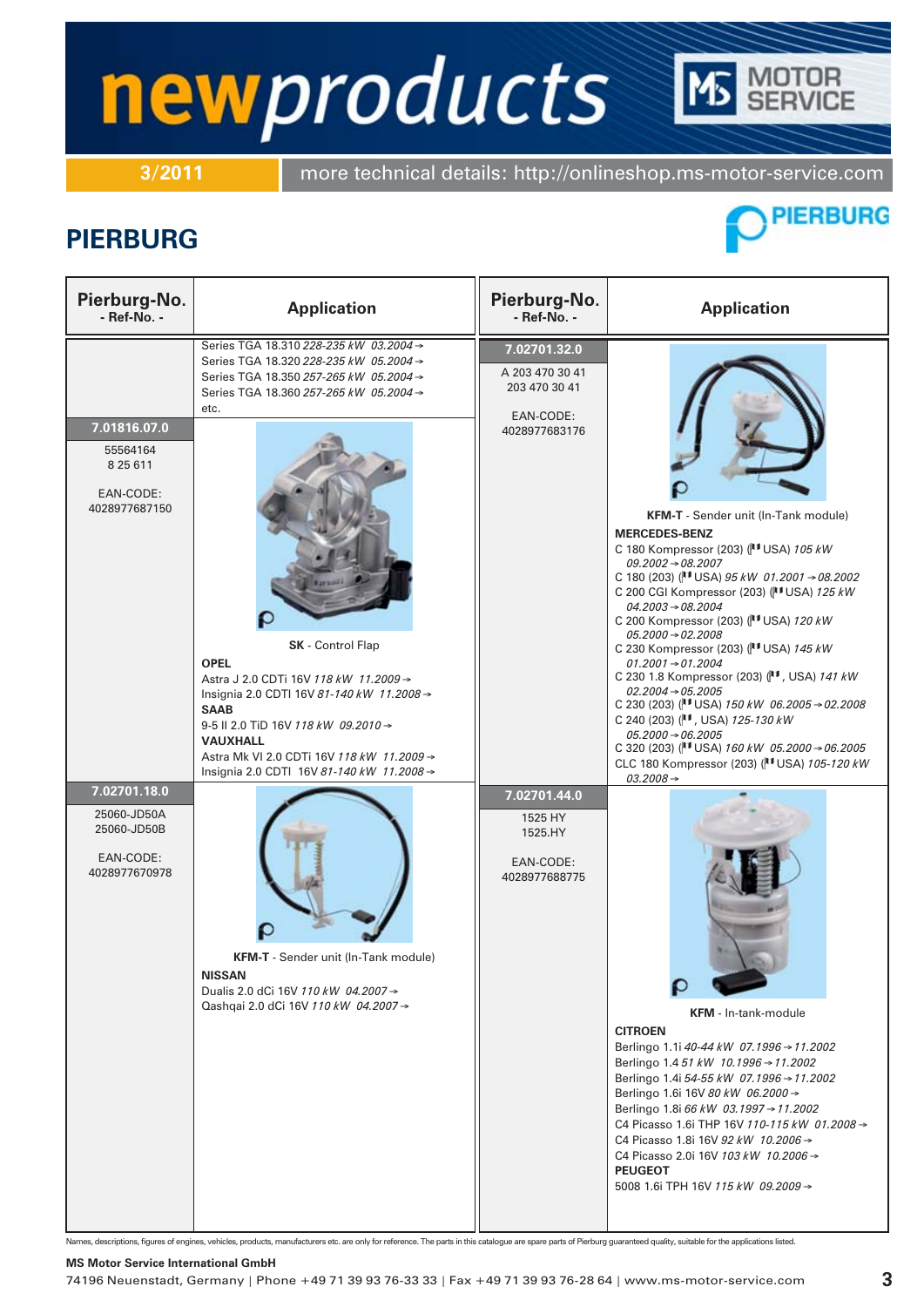**3/2011** more technical details: http://onlineshop.ms-motor-service.com

### **PIERBURG**



**DTOR<br>RVICE** 

| Pierburg-No.<br>- Ref-No. -                                            | <b>Application</b>                                                                                                                                                                                                                                                                                                                                                                                                                                                                                                                                                       | Pierburg-No.<br>- Ref-No. -                                                                                                                    | <b>Application</b>                                                                                                                                                                                                                                                                                                                                                                                                                                                                                               |
|------------------------------------------------------------------------|--------------------------------------------------------------------------------------------------------------------------------------------------------------------------------------------------------------------------------------------------------------------------------------------------------------------------------------------------------------------------------------------------------------------------------------------------------------------------------------------------------------------------------------------------------------------------|------------------------------------------------------------------------------------------------------------------------------------------------|------------------------------------------------------------------------------------------------------------------------------------------------------------------------------------------------------------------------------------------------------------------------------------------------------------------------------------------------------------------------------------------------------------------------------------------------------------------------------------------------------------------|
| 7.02701.50.0<br>1525 NQ<br>96 812 341 80<br>EAN-CODE:<br>4028977688805 | <b>KFM</b> - In-tank-module                                                                                                                                                                                                                                                                                                                                                                                                                                                                                                                                              | 7.14393.29.0<br>057 128 063<br>EAN-CODE:<br>4028977687082                                                                                      | <b>ESZ INCH</b><br>SK - Control Flap                                                                                                                                                                                                                                                                                                                                                                                                                                                                             |
| 7.04389.03.0<br>996 605 104 00<br>EAN-CODE:<br>4028977680984           | <b>PEUGEOT</b><br>3008 1.6i VTi 16V 88 kW 06.2009 →<br>308 CC 1.6i VTi 16V 88 kW 06.2009 →<br>308 1.6i 16V 88 kW 09.2007 → 12.2007                                                                                                                                                                                                                                                                                                                                                                                                                                       | 7.22845.06.0<br>8D0 145 950<br>8D0 145 950 A<br>8D0 145 950 B<br>8D0 145 950 C<br>8D0 145 950 D<br>8D0 145 950 E<br>EAN-CODE:<br>4028977687235 | <b>AUDI</b><br>A8 4.0 TDI 32V 202 kW 05.2003 → 07.2005<br>SK - Control Flap<br><b>AUDI</b><br>A4 2.5 TDI 110 kW 11.1997 → 09.2001                                                                                                                                                                                                                                                                                                                                                                                |
|                                                                        | SLP - Secondary Air Pump<br><b>PORSCHE</b><br>Boxster 2.7 (986) 159-168 kW 09.1999 → 10.2004<br>Boxster 3.2 S (986) 185-191 kW 09.1999 → 10.2004<br>911 3.4 Carrera 221 kW 06.1997 → 12.2001<br>911 3.4 Carrera 4 221 kW 09.1999 → 08.2001<br>911 3.6 Carrera 235 kW 09.2001 $\rightarrow$ 07.2004<br>911 3.6 Carrera 4 235 kW 09.2001 → 07.2004<br>911 3.6 Carrera 4 S 235 kW 09.2001 $\rightarrow$ 07.2004<br>911 3.6 Turbo 309 kW 06.2000 $\rightarrow$ 01.2003<br>911 3.6 Turbo GT2 340-355 kW 06.2001 $\rightarrow$<br>911 3.6 Turbo S 331 kW 02.2003 $\rightarrow$ | 7.24808.11.0<br>4565 53<br>4565 60<br>9630499880<br>9630898080<br>EAN-CODE:<br>4028977685026                                                   | <b>VP</b> - Vacuum Pump<br><b>CITROEN</b><br>Berlingo 1.8 D 44 kW 07.1996 → 11.2002<br>Berlingo 1.9 D 44-52 kW 07.1996 $\rightarrow$ 11.2002<br>C 15 1.8 D 44 kW 07.1986 $\rightarrow$ 12.1997<br>Evasion 1.9 TD 66 kW 10.1994 $\rightarrow$ 07.2002<br>Jumper 1.9 D 51 kW 02.1994 $\rightarrow$ 02.2002<br>Jumper 1.9 TD 66-68 kW 02.1994 $\rightarrow$ 02.2002<br>Jumpy 1.9 D 44-51 kW 10.1995 $\rightarrow$ 06.2003<br>Jumpy 1.9 TD 66-68 kW 10.1995 $\rightarrow$<br>Xantia 1.9 D 47-51 kW 07.1993 → 01.1998 |

Names, descriptions, figures of engines, vehicles, products, manufacturers etc. are only for reference. The parts in this catalogue are spare parts of Pierburg guaranteed quality, suitable for the applications listed.